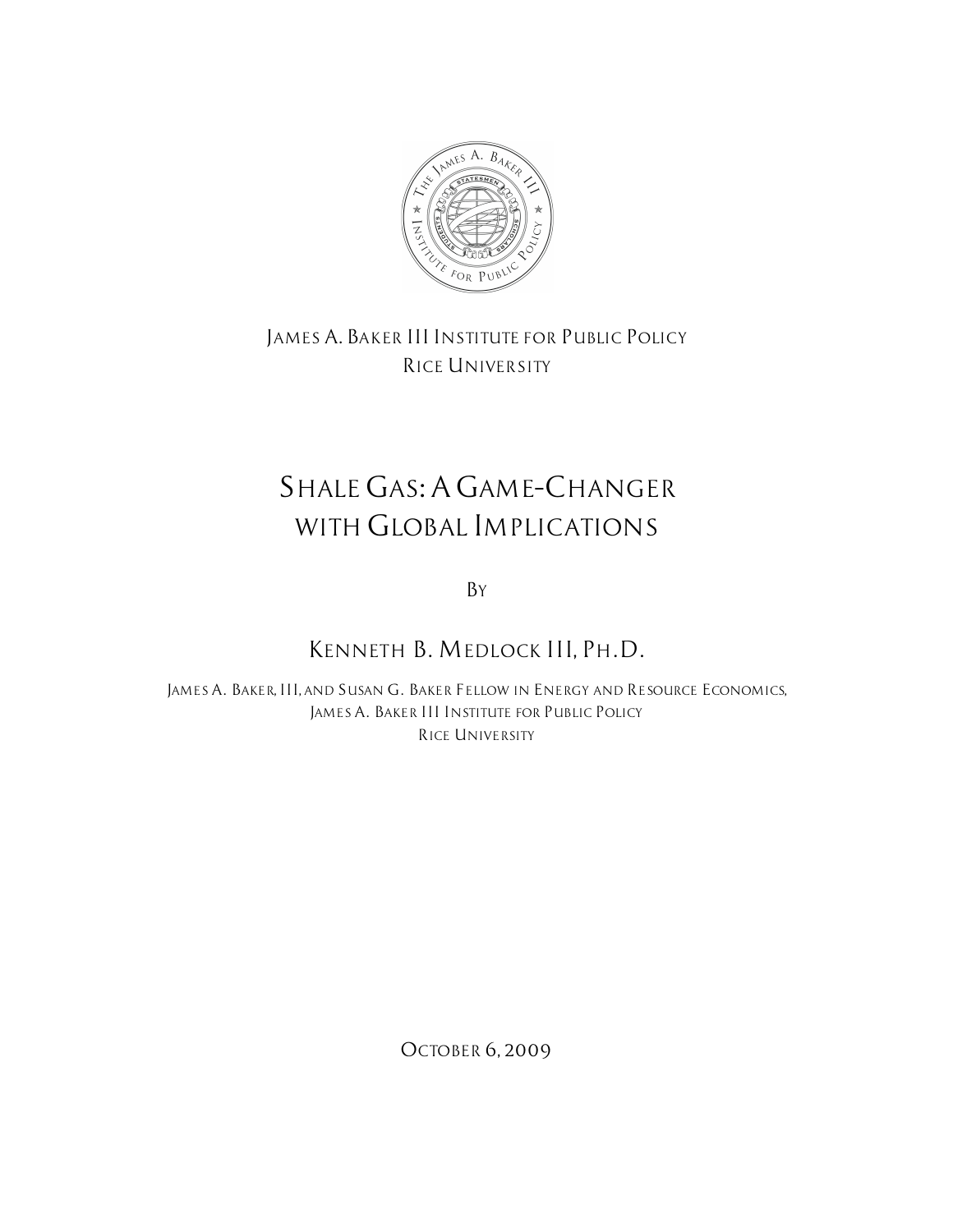*THE FOLLOWING OPINION PIECE WAS WRITTEN BY A RESEARCHER, FELLOW OR SCHOLAR. THE RESEARCH AND VIEWS EXPRESSED IN THESE PAPERS ARE THOSE OF THE INDIVIDUAL RESEARCHER(S), AND DO NOT NECESSARILY REPRESENT THE VIEWS OF THE JAMES A. BAKER III INSTITUTE FOR PUBLIC POLICY.*

*© 2009 BY THE JAMES A. BAKER III INSTITUTE FOR PUBLIC POLICY OF RICE UNIVERSITY*

*THIS MATERIAL MAY BE QUOTED OR REPRODUCED WITHOUT PRIOR PERMISSION, PROVIDED APPROPRIATE CREDIT IS GIVEN TO THE AUTHOR AND THE JAMES A. BAKER III INSTITUTE FOR PUBLIC POLICY.*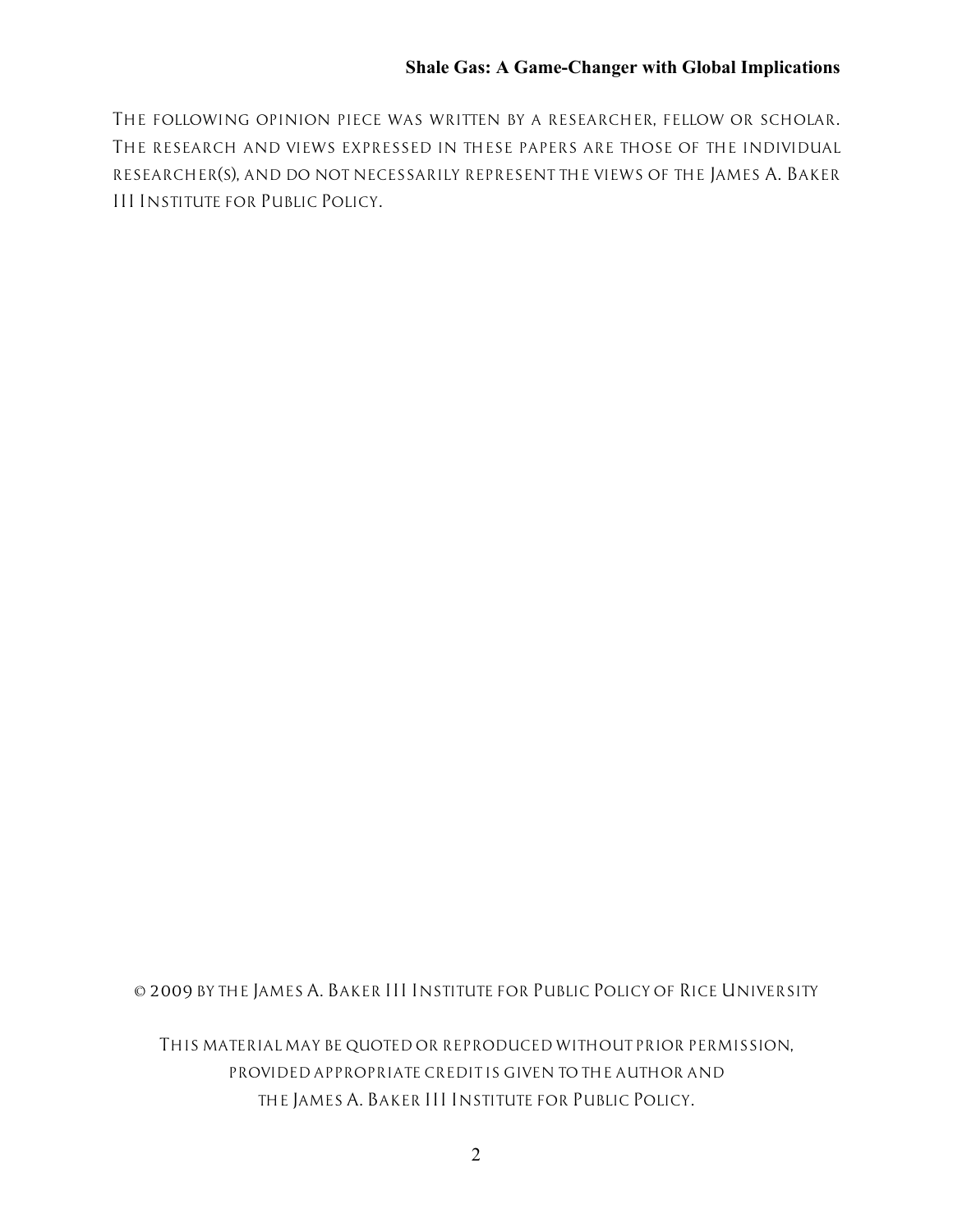## **Shale Gas: A Game-Changer with Global Implications**

Less than a decade ago, companies were planning large scale investments that would allow them to substantially increase shipments of liquefied natural gas (LNG) to the United States from Africa, the Middle East and Australia. This was spurred by the expectation that indigenous supplies would continue to dwindle and demand, particularly for power generation, would continue to grow. However, success in the development of domestic U.S. shale gas has turned this thinking on its head. In fact, growth from the production of shale gas in the United States has contributed to low capacity utilization of the LNG regasification terminals in North America, and modeling at the Baker Institute indicates that this trend is likely to continue into the early 2020s.

The recent and expected future expansion of North America shale gas production has an important implication for the global natural gas market and the geopolitics of natural gas in Europe and, to a lesser extent, Asia. Namely, it will lower the import requirement of the United States relative to what it would have been. A lower LNG import requirement for the United States effectively diversifies the global gas supply portfolio by increasing the available supply to the global market. Thus, supplies otherwise intended for North America can be redirected, even if still in the planning phases of development. To the extent that supplies are redirected, growth in shale in North America benefits European nations in their supply diversification efforts, as well as Asian countries seeking to expand their natural gas imports. In short, expanded supplies in North America, or in any major consuming region for that matter, weaken the leverage that Russia and other major gas-exporting countries, such as those involved in the Gas Exporting Countries Forum, might have on consuming nations moving forward.

Energy security benefits accrue to all natural gas importing countries as a result of new shale developments in the United States and Canada. To the extent that supply growth comes from countries and regions with a history of instability, greater reliance on those sources increases the likelihood of a major disruption in the global gas market. North American shale abates that reliance and reduces the risk of a major global disruption, thereby having significant geopolitical implications. For example, Baker Institute modeling indicates that supply from Iran tends to increase the most when factors inhibit the growth of North American shale supplies. This indicates that Iranian leverage is lessened as a result of expanded shale gas developments in North America. Similarly, as discussed above, expanded North American shale production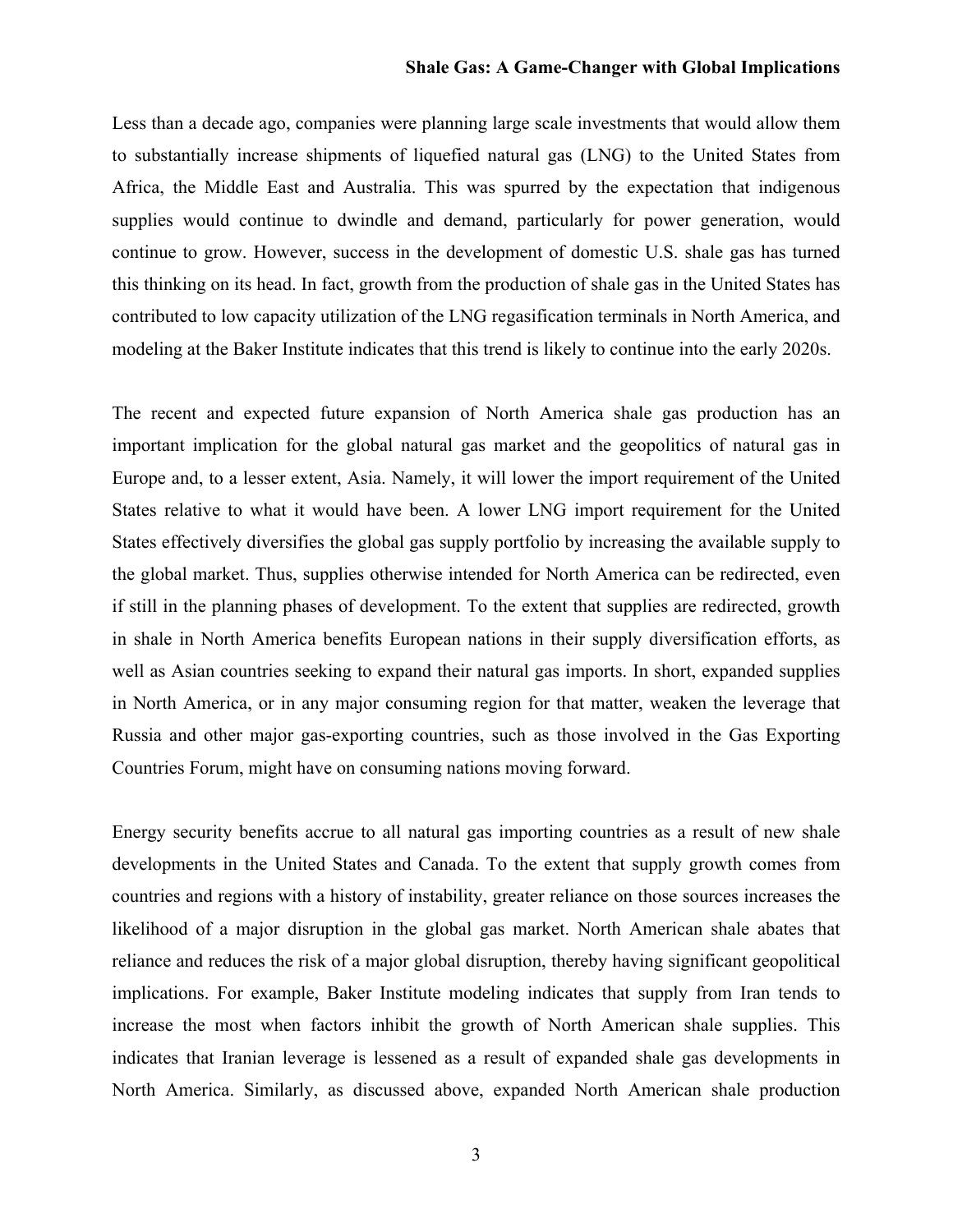strengthens the hand of European consumers in dealing with Russia. While shale gas is but one element of the global gas market, it is important to fully understand the broader implications of this new resource.

Timing of future developments is important. Many of the resources in play will have similar costs to the burner-tip, so first-mover advantage is crucial. Recent indications of a change in strategy by Russia with regard to international oil company (IOC) participation in the development of its potentially vast resources in the Yamal peninsula are a strong indicator that Russia understands the potential costs it may incur if it does not move forward quickly. While shale gas developments may reduce the share of the North American market that can be captured by Russian LNG, Gazprom runs the risk of losing significant market share in Europe if it fails to move decisively with plans to develop the Yamal resources. This point is made even more salient by recent interest in shale potential in Eastern Europe. If potential shale resources in countries like Germany, Hungary and Ukraine, as well as other Eastern European countries, prove to be commercially viable, Russia could have a real problem on its hands. On Oct. 1, 2009, Christian Wulff, prime minister of Lower Saxony, Germany, visited the Baker Institute and discussed his interest in developing shale gas in Lower Saxony. ExxonMobil Exploration Company executive Tim Cejka told the audience at the event that ExxonMobil hoped to identify shale gas resources in Germany and other large end-use markets. Moreover, he believed that the shale gas potential outside the United States was substantial. Click [here](http://www.bakerinstitute.org/events/technology-to-help-meet-germanys-cleaner-energy-future) to view a webcast of this event.

Gazprom's sudden renewal of interest in developing the Yamal in partnership with IOCs probably serves two purposes. First, Gazprom might be hoping that its offer will shift IOC focus (and their capital) back to Russia, in hopes of diverting efforts away from interest in shale resources in Europe. However, the IOCs do not have a great track record with investments in Russia, so this may be wishful thinking. Second, Gazprom must act quickly to defend its strong market position in Europe against an increasing number of competitors. Not only is maintaining a reliable flow important, but expansion is also crucial. Other suppliers are studying new ways to penetrate the European market, such as Qatar's recent interest in developing an LNG receiving terminal in Poland or the Caspian states' willingness to entertain discussions about developing pipeline routes to Europe that bypass Russia. Moreover, shale is a potential threat. If Russia can